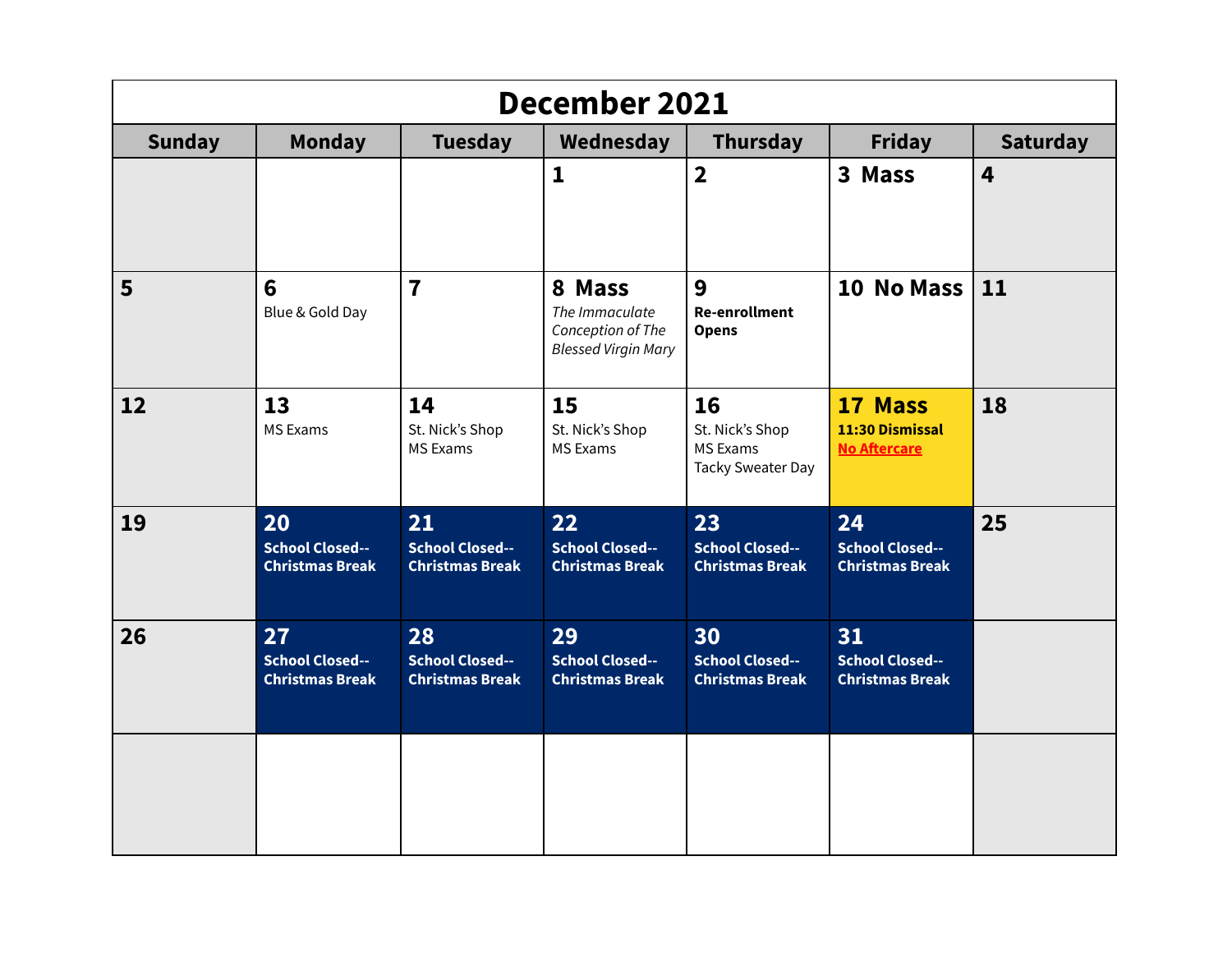| <b>January 2022</b>                   |                                                  |                                            |           |                 |                                                                                                  |                 |  |
|---------------------------------------|--------------------------------------------------|--------------------------------------------|-----------|-----------------|--------------------------------------------------------------------------------------------------|-----------------|--|
| <b>Sunday</b>                         | <b>Monday</b>                                    | <b>Tuesday</b>                             | Wednesday | <b>Thursday</b> | <b>Friday</b>                                                                                    | <b>Saturday</b> |  |
|                                       |                                                  |                                            |           |                 |                                                                                                  | $\mathbf{1}$    |  |
| $\overline{2}$                        | $\overline{\mathbf{3}}$<br><b>School Resumes</b> | 4                                          | 5         | $6\phantom{1}6$ | 7 Mass                                                                                           | 8               |  |
| 9                                     | 10<br>Blue & Gold Day                            | 11                                         | 12        | 13              | 14 Mass<br>11:30 Dismissal<br><b>End of 2nd Quarter</b><br><b>Re-enrollment</b><br><b>Closes</b> | 15              |  |
| 16                                    | 17<br><b>School</b><br><b>Closed--MLK Day</b>    | 18<br>Performance Series<br>testing begins | 19        | 20              | 21 Mass<br>2nd Quarter Report<br>Cards                                                           | 22              |  |
| 23                                    | 24                                               | 25                                         | 26        | 27              | 28 Mass                                                                                          | 29              |  |
| 30<br><b>Catholic Schools</b><br>Week | 31<br>Catholic Schools<br>Week                   |                                            |           |                 |                                                                                                  |                 |  |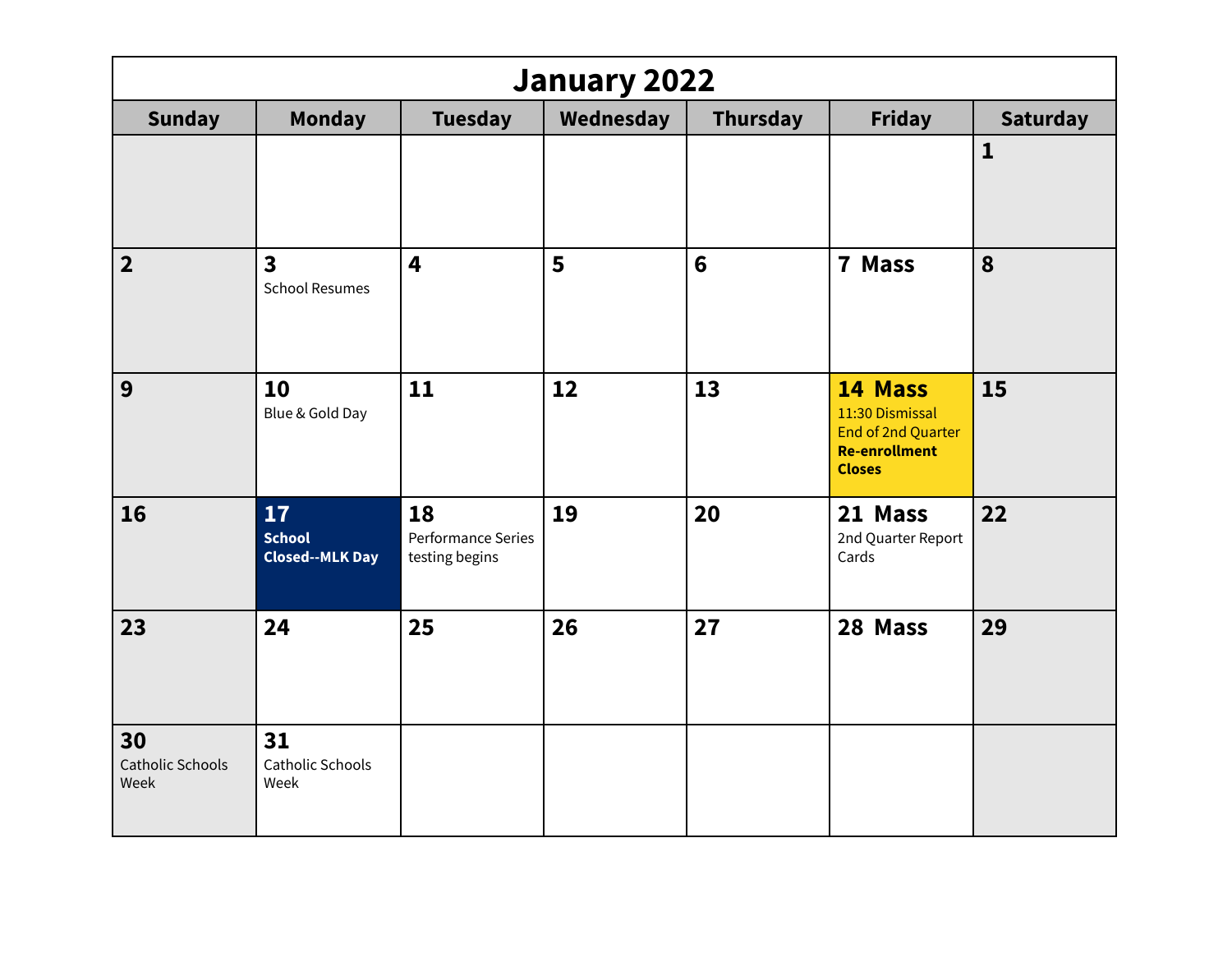| <b>February 2022</b> |                                                       |                                      |                                            |                                                            |                                                                                               |                                      |  |  |
|----------------------|-------------------------------------------------------|--------------------------------------|--------------------------------------------|------------------------------------------------------------|-----------------------------------------------------------------------------------------------|--------------------------------------|--|--|
| <b>Sunday</b>        | <b>Monday</b>                                         | <b>Tuesday</b>                       | Wednesday                                  | <b>Thursday</b>                                            | <b>Friday</b>                                                                                 | <b>Saturday</b>                      |  |  |
|                      |                                                       | 1<br><b>Catholic Schools</b><br>Week | $\overline{2}$<br>Catholic Schools<br>Week | $\overline{\mathbf{3}}$<br><b>Catholic Schools</b><br>Week | 4 Mass<br>Catholic Schools<br>Week                                                            | 5<br><b>Catholic Schools</b><br>Week |  |  |
| 6                    | $\overline{7}$<br>Blue & Gold Day                     | 8                                    | 9                                          | 10                                                         | 11 Mass                                                                                       | 12                                   |  |  |
| 13                   | 14                                                    | 15                                   | 16                                         | 17                                                         | 18<br><b>School Closed--</b><br><b>Parent/Teacher</b><br><b>Conferences</b><br><b>Interim</b> | 19                                   |  |  |
| 20                   | 21<br><b>School Closed--</b><br><b>Presidents Day</b> | 22                                   | 23                                         | 24                                                         | 25 Mass                                                                                       | 26                                   |  |  |
| 27                   | 28                                                    |                                      |                                            |                                                            |                                                                                               |                                      |  |  |
|                      |                                                       |                                      |                                            |                                                            |                                                                                               |                                      |  |  |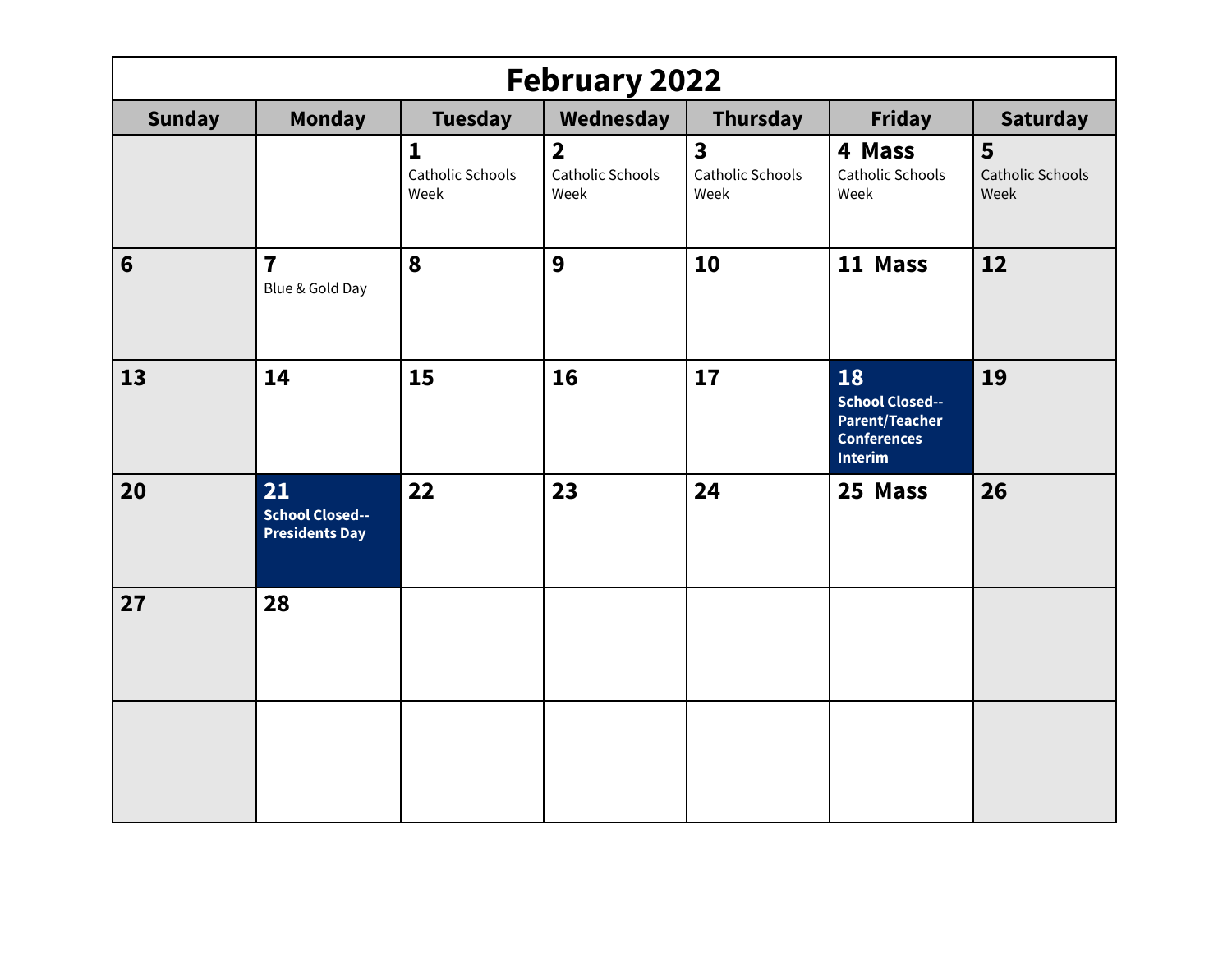| <b>March 2022</b> |                                                         |                                                                                                      |                         |                         |                                                  |                 |  |  |
|-------------------|---------------------------------------------------------|------------------------------------------------------------------------------------------------------|-------------------------|-------------------------|--------------------------------------------------|-----------------|--|--|
| <b>Sunday</b>     | <b>Monday</b>                                           | <b>Tuesday</b>                                                                                       | Wednesday               | Thursday                | <b>Friday</b>                                    | <b>Saturday</b> |  |  |
|                   |                                                         | $\mathbf{1}$<br><b>Deadline for</b><br><b>Financial Aid</b><br><b>Applications</b><br>Mexican Fiesta | 2 Mass<br>Ash Wednesday | $\overline{\mathbf{3}}$ | 4 No Mass                                        | 5               |  |  |
| $6\phantom{1}$    | $\overline{7}$<br>Blue & Gold Day                       | 8                                                                                                    | 9                       | 10                      | 11 Mass                                          | 12              |  |  |
| 13                | 14                                                      | 15                                                                                                   | 16                      | 17                      | 18 Mass                                          | 19              |  |  |
| 20                | 21                                                      | 22                                                                                                   | 23                      | 24                      | 25 Mass<br>11:30 Dismissal<br>End of 3rd Quarter | 26              |  |  |
| 27                | 28<br><b>School Closed--</b><br><b>Teacher Work Day</b> | 29<br><b>ACRE Testing</b>                                                                            | 30                      | 31                      |                                                  |                 |  |  |
|                   |                                                         |                                                                                                      |                         |                         |                                                  |                 |  |  |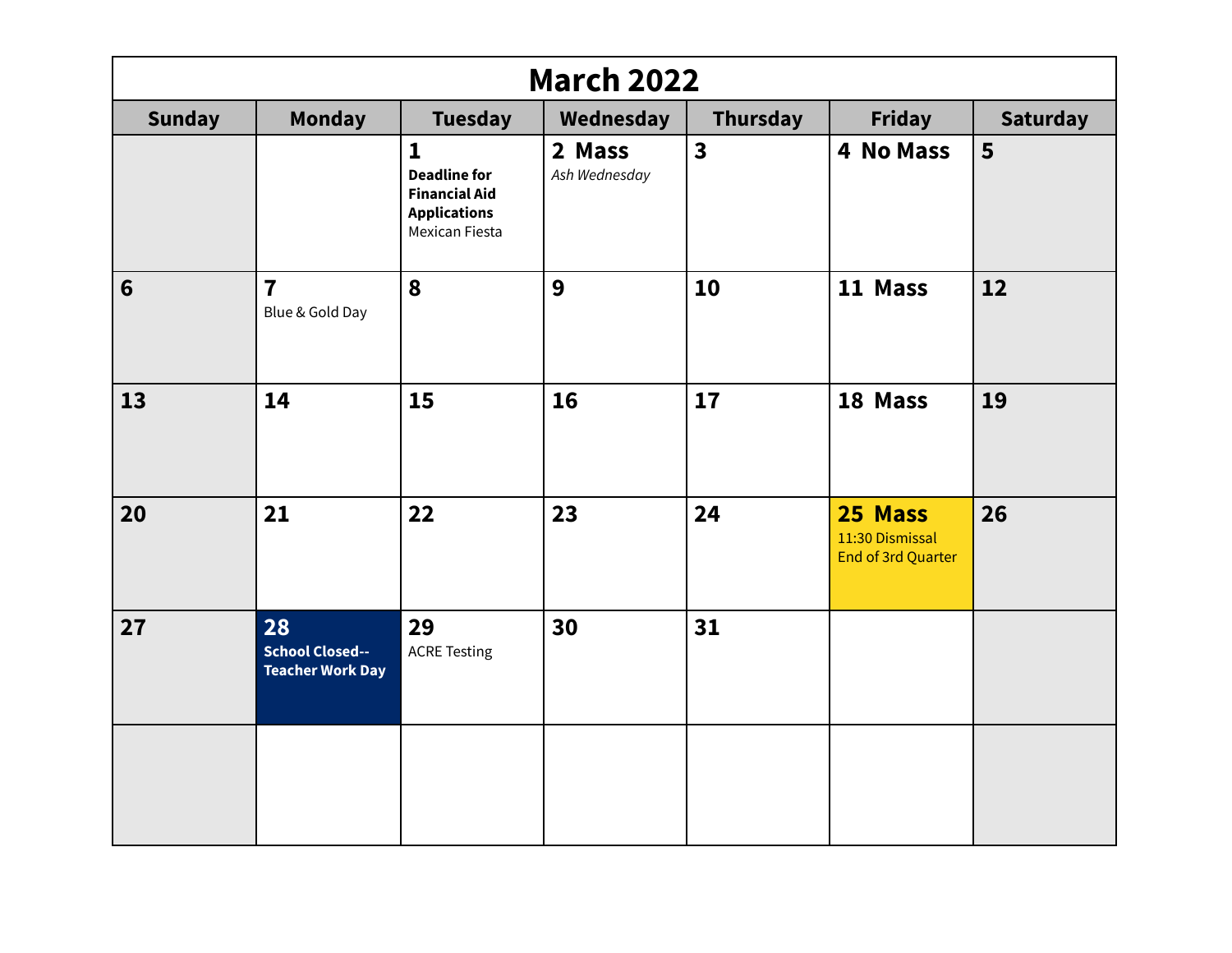| <b>April 2022</b>       |                                                     |                                                     |                                                     |                                                                                             |                                                     |                           |  |  |
|-------------------------|-----------------------------------------------------|-----------------------------------------------------|-----------------------------------------------------|---------------------------------------------------------------------------------------------|-----------------------------------------------------|---------------------------|--|--|
| <b>Sunday</b>           | <b>Monday</b>                                       | <b>Tuesday</b>                                      | Wednesday                                           | <b>Thursday</b>                                                                             | <b>Friday</b>                                       | <b>Saturday</b>           |  |  |
|                         |                                                     |                                                     |                                                     |                                                                                             | 1 Mass<br>3rd Quarter Report<br>Cards               | $\overline{\mathbf{2}}$   |  |  |
| $\overline{\mathbf{3}}$ | 4<br>Blue & Gold Day                                | 5                                                   | $6\phantom{1}6$                                     | $\overline{7}$                                                                              | 8 Mass                                              | 9                         |  |  |
| 10                      | 11                                                  | 12                                                  | 13                                                  | 14<br><b>Passion Play</b><br><b>Holy Thursday</b><br>11:30 Dismissal<br><b>No Aftercare</b> | 15<br><b>School Closed--</b><br><b>Easter Break</b> | 16                        |  |  |
| 17                      | 18<br><b>School Closed--</b><br><b>Easter Break</b> | 19<br><b>School Closed--</b><br><b>Easter Break</b> | 20<br><b>School Closed--</b><br><b>Easter Break</b> | 21<br><b>School Closed--</b><br><b>Easter Break</b>                                         | 22<br><b>School Closed--</b><br><b>Easter Break</b> | 23                        |  |  |
| 24                      | 25<br>School resumes<br>Spring Dress begins         | 26                                                  | 27                                                  | 28                                                                                          | 29 Mass                                             | 30<br><b>Gala Auction</b> |  |  |
|                         |                                                     |                                                     |                                                     |                                                                                             |                                                     |                           |  |  |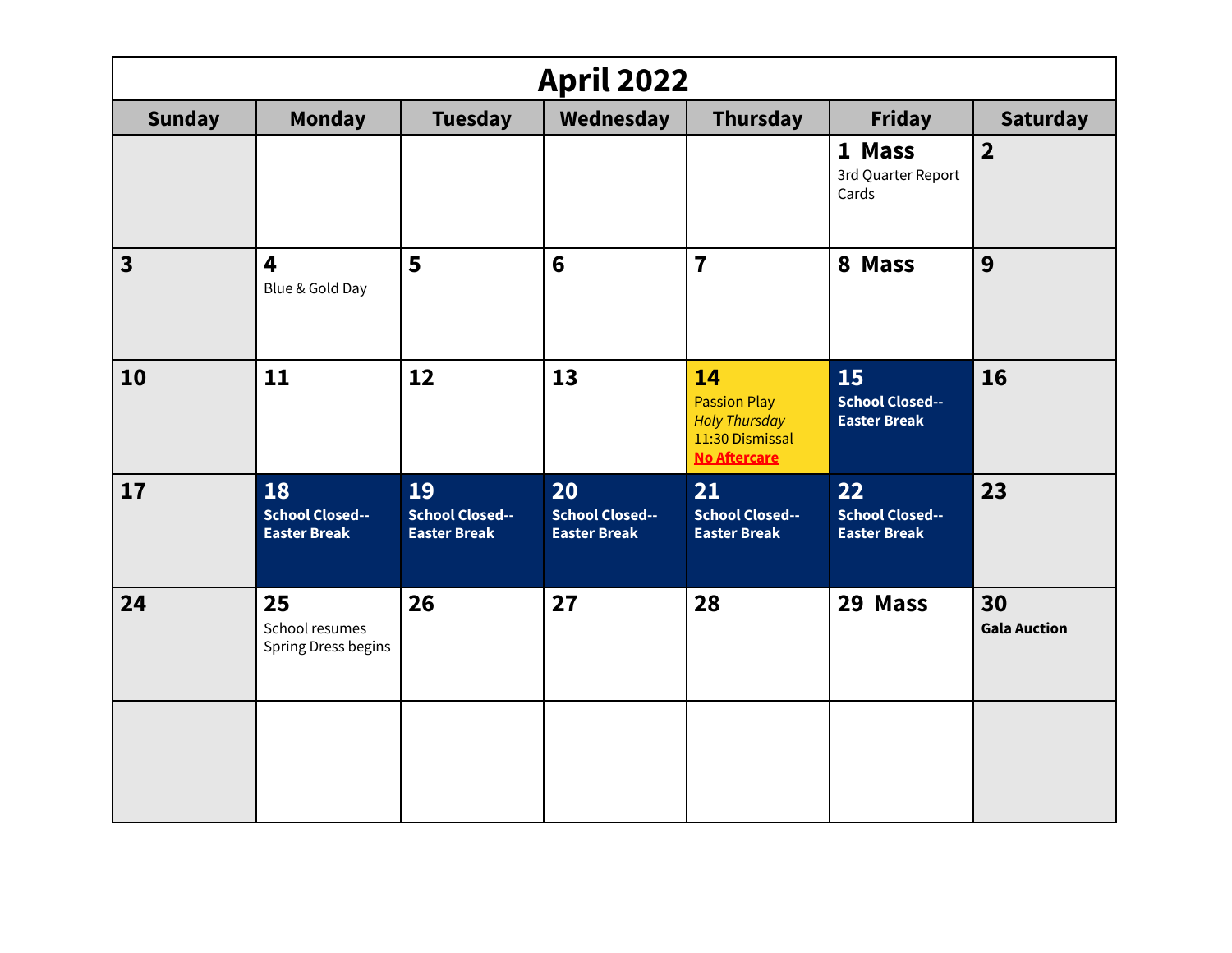| <b>May 2022</b> |                                                     |                         |           |                             |                                                 |                             |  |  |
|-----------------|-----------------------------------------------------|-------------------------|-----------|-----------------------------|-------------------------------------------------|-----------------------------|--|--|
| <b>Sunday</b>   | <b>Monday</b>                                       | <b>Tuesday</b>          | Wednesday | <b>Thursday</b>             | <b>Friday</b>                                   | <b>Saturday</b>             |  |  |
| $\mathbf{1}$    | $\overline{\mathbf{2}}$<br>Blue & Gold Day          | $\overline{\mathbf{3}}$ | 4         | 5                           | 6 Mass<br>May Crowning<br>Interim               | $\overline{7}$              |  |  |
| 8               | 9                                                   | 10                      | 11        | 12<br><b>Spring Musical</b> | 13 Mass<br><b>Spring Musical</b>                | 14<br><b>Spring Musical</b> |  |  |
| 15              | 16<br>Performance Series<br>testing begins          | 17                      | 18        | 19                          | 20 Mass                                         | 21                          |  |  |
| 22              | 23                                                  | 24                      | 25        | 26                          | 27 Mass<br>8th Grade<br><b>Benediction Mass</b> | 28                          |  |  |
| 29              | 30<br><b>School Closed--</b><br><b>Memorial Day</b> | 31                      |           |                             |                                                 |                             |  |  |
|                 |                                                     |                         |           |                             |                                                 |                             |  |  |